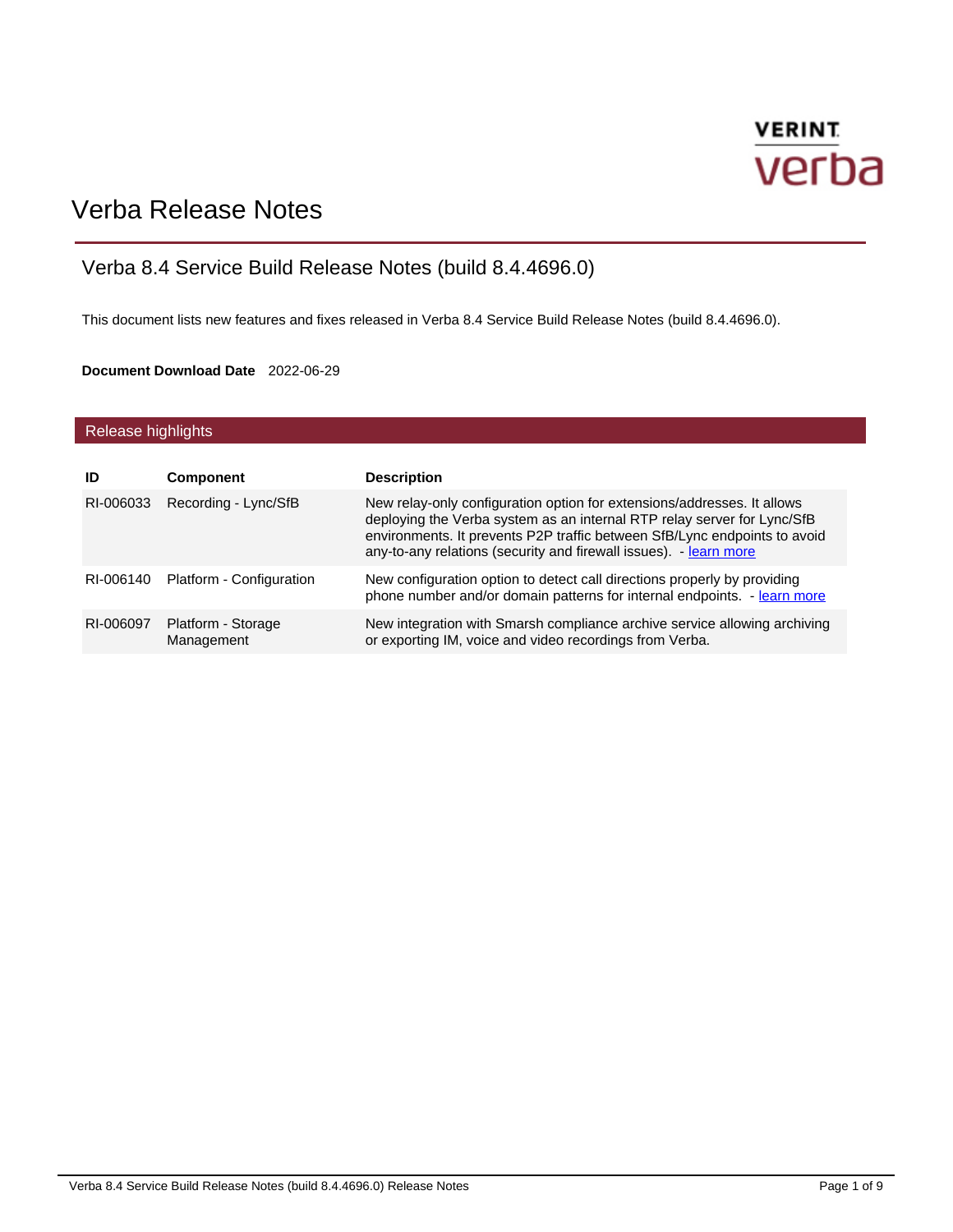#### Known Critical Issues

| ID          | First<br>Affected          | <b>Status</b>                          | <b>Description</b>                                                                                                                                                                                                                                                                                                                                                                                                                                                                                               |
|-------------|----------------------------|----------------------------------------|------------------------------------------------------------------------------------------------------------------------------------------------------------------------------------------------------------------------------------------------------------------------------------------------------------------------------------------------------------------------------------------------------------------------------------------------------------------------------------------------------------------|
| KI-0008     | <u>7.0</u><br>(7.0.4314.0) | Resolved<br>$\mathsf{I}$<br>8.4.4696.0 | <b>Summary</b><br>Amazon permanently disabled the built-in Amazon SES SMTP account and it can<br>no longer be used to send email alerts from the system. Customers need to<br>configure their own SMTP server for sending emails. This is due to an Amazon<br>policy decision outside of our control.                                                                                                                                                                                                            |
|             |                            |                                        | Impact<br>- all deployments are affected where the built-in Amazon SES based account was<br>configured to send email alerts<br>- the system cannot send any alert until it is reconfigured to use another SMTP<br>server                                                                                                                                                                                                                                                                                         |
|             |                            |                                        | Workaround<br>- configure SMTP server settings                                                                                                                                                                                                                                                                                                                                                                                                                                                                   |
| KI-0014 Z.O | (7.0.4314.0)               | Resolved<br>ın<br>8.6.4809.0           | <b>Summary</b><br>There is one way audio in recordings after SIP re-invites when media bypass is<br>active. The SfB/Lync Filter service does not recognize the SIP re-invite messages<br>properly when media bypass is active, and the call is only partially rerouted through<br>the proxy. This results in one way audio in the recordings after the first re-invite.<br>The re-invite period is controlled by the session timer configured for the connection<br>between the gateway and the SfB/Lync system. |
|             |                            |                                        | Am I affected?<br>All 7.0 and later SfB/Lync recording deployments using proxy based recording are<br>affected where media bypass is configured with SIP session timer.                                                                                                                                                                                                                                                                                                                                          |
|             |                            |                                        | Impact<br>The Verba SfB/Lync Filter does not recognize SIP re-invite messages properly<br>when media bypass is active and the call is only partially rerouted through the<br>proxy. This results in one way audio in the recordings after the first re-invite.                                                                                                                                                                                                                                                   |
|             |                            |                                        | The re-invite period is controlled by the session timer configured for the connection<br>between the gateway and the SfB/Lync system. When the default SIP session timer<br>setting (1800s) is used, the first re-invite is sent after 15 minutes. Thus all inbound<br>or outbound calls longer than 15 minutes are affected.                                                                                                                                                                                    |
|             |                            |                                        | Prior to the re-invite, recordings contain both directions.                                                                                                                                                                                                                                                                                                                                                                                                                                                      |
|             |                            |                                        | Workaround<br>Disabling the session timer or media bypass completely resolves the issue                                                                                                                                                                                                                                                                                                                                                                                                                          |
| KI-0016 7.0 | (7.0.4314.0)               | Resolved<br><i>in</i><br>8.7.4831.0    | <b>Summary</b><br>Recording failure due to new, unsupported RTP header extension in latest Skype<br>for Business 2016 clients.                                                                                                                                                                                                                                                                                                                                                                                   |
|             |                            |                                        | Am I affected?<br>Affects all Skype for Business 2016 P2P calls between UCCAPI/16.0.6741.5270<br>OC/16.0.6741.2021 or newer clients                                                                                                                                                                                                                                                                                                                                                                              |
|             |                            |                                        | Impact<br>- media stream processing error causes recording failure due to a new RTP header<br>extension<br>- more information is expected on other affected call scenarios and client/server                                                                                                                                                                                                                                                                                                                     |
|             |                            |                                        | versions<br>- affects all Verba releases with all types of SfB/Lync recording deployments                                                                                                                                                                                                                                                                                                                                                                                                                        |
|             |                            |                                        | Workaround<br>- currently there are no known workarounds                                                                                                                                                                                                                                                                                                                                                                                                                                                         |
| KI-0018 7.0 | (7.0.4314.0)               | Resolved<br><i>in</i>                  | <b>Summary</b><br>Siren7 decoding problem is causing garbled decoding of voice in certain cases.                                                                                                                                                                                                                                                                                                                                                                                                                 |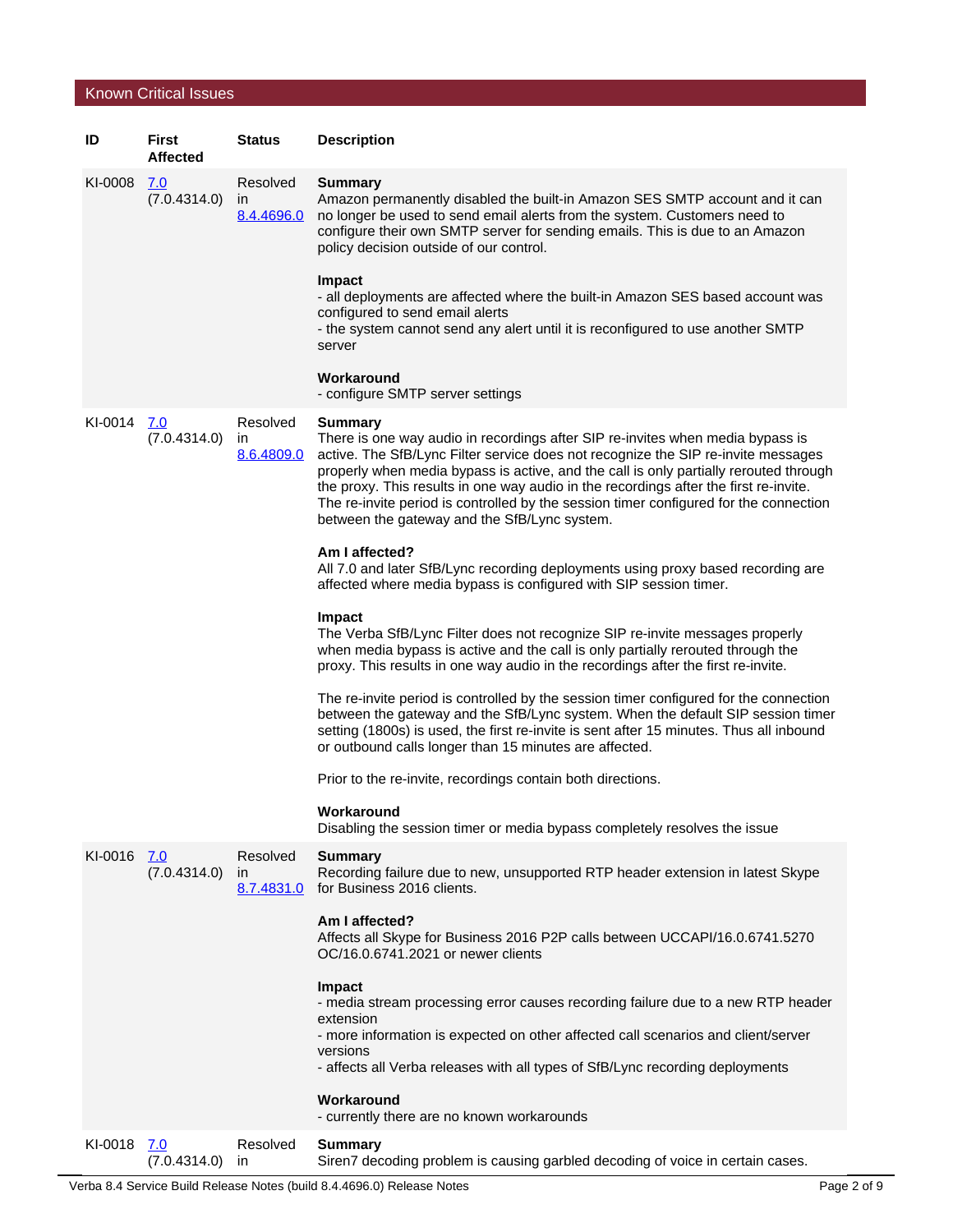#### 8.8.4874.0

#### **Am I affected?**

All Lync/SfB recording deployments are affected.

#### **Impact**

- Intermittently causes garbled voice recording when Siren7 voice codec is used for the call

- The recording quality is varying for the garbled recordings, from light impact to severe degradation of quality

- Siren7 voice codec is mainly used for Lync 2010 Windows endpoints and Skype for Business 2015 IOS/Android devices when network is degraded

- Siren7 voice codec is also used for Lync 2010/2013 and Skype for Business 2015 meetings during poor network conditions

#### **Workaround**

|         |                            |                                        | - currently there are no known workarounds                                                                                                                                                                                                                                                                                                                                                                                                                                 |
|---------|----------------------------|----------------------------------------|----------------------------------------------------------------------------------------------------------------------------------------------------------------------------------------------------------------------------------------------------------------------------------------------------------------------------------------------------------------------------------------------------------------------------------------------------------------------------|
| KI-0030 | 7.0<br>(7.0.4314.0)        | Resolved<br>$\mathsf{I}$<br>8.8.4966.0 | <b>Summary</b><br>In a HA deployment, when multiple Verba Recording Servers are configured, then if<br>the network connection goes down on any of the Verba Recording Servers, all IM<br>communication stops as some of the Cisco IM&P Servers will not be able to<br>establish the connection to another Verba Recording Server, causing all IM to stop.<br>Cisco IM&P Servers are not able to reconnect to the Verba Recording Server after<br>the connection is broken. |
|         |                            |                                        | Am I affected?<br>All Verba deployments configured for Cisco IM recording or ethical wall are affected<br>where multiple Verba Recording Servers are deployed in a failover configuration. All<br>Cisco IM&P versions are affected.                                                                                                                                                                                                                                        |
|         |                            |                                        | Impact<br>- Recording/Compliance server failover does not work, the Cisco IM&P Server is<br>not able to properly detect Verba Recording Server network failures<br>- All IM communication is blocked by the Cisco IM&P Servers (compliance mode) if<br>Fire&Forget is disabled                                                                                                                                                                                             |
|         |                            |                                        | Workaround<br>Cisco has fixed the issue and released an updated library. Now the library correctly<br>handles OS level TCP keep alive. In addition to replacing the library, two registry<br>entries are required under<br>HKLM\SYSTEM\CurrentControlSet\Services\Tcpip\Parameters: KeepAliveTime=10<br>and KeepAliveInterval=5000. A server restart is required for the new settings to<br>take effect.<br>https://quickview.cloudapps.cisco.com/quickview/bug/CSCvb32957 |
| KI-0047 | <u>7.0</u><br>(7.0.4314.0) | Resolved<br>ın<br>8.9.5075.0           | <b>Summary</b><br>Lync / Skype for Business IM conversations might not be recorded after recording<br>and processing 10,000 RTF based messages.                                                                                                                                                                                                                                                                                                                            |
|         |                            |                                        | Am I affected?<br>All Lync / Skype for Business IM recording deployments are affected.<br>This issue affects IM conversations which are using the RTF format. Lync 2013 or<br>newer desktop clients are using the RTF format for P2P IM conversation when both<br>participants are using a desktop client. Conferences, mobile, and consumer Skype<br>conversations are not affected by this issue.                                                                        |
|         |                            |                                        | Impact<br>- When the instant message is transmitted using the RTF format, the Verba Lync /<br>SfB IM Filter application (on the FE servers) can use all available Window handles<br>due to the improper deallocation of the RTF parser.<br>- The service stops processing RTF based instant messages after approx. 10,000<br>RTF messages (after all Windows handles are consumed)<br>- No alert or notification sent when the issue occurs                                |
|         |                            |                                        | Workaround<br>- The RTF message format can be disabled by a client policy, for more information<br>see https://docs.microsoft.com/en-us/powershell/module/skype/set-csclientpolicy,<br><b>DisableRTFIM</b>                                                                                                                                                                                                                                                                 |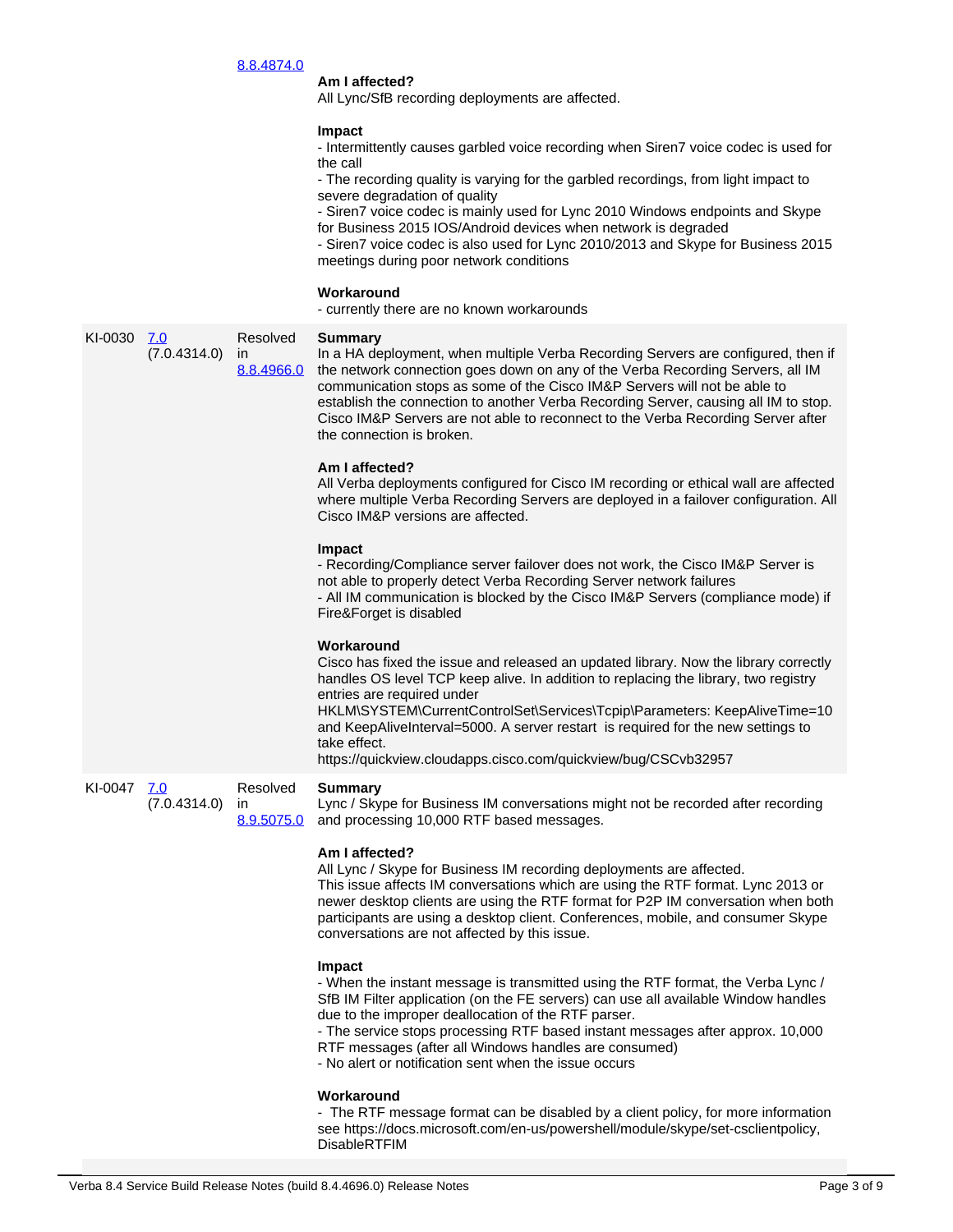| KI-0045 7.0 | (7.0.4314.0)        | Resolved<br>$\mathsf{I}$               | <b>Summary</b><br>In case an invalid regular expression is used for internal number patterns, calls are<br>9.0.2.5381 not recorded.<br>Am I affected?<br>All version 7.x or later recording deployments where the Verba Passive Recorder<br>Service, the Verba Media Collector and Proxy Service and the Verba Unified Call<br>Recorder Service are used for recording could be affected.<br>Impact<br>Calls are not recorded by the related service when an invalid regular expression is<br>applied for one of the following settings:<br>- Passive Recorder \ Basics \ Internal Number Pattern<br>- Media Collector and Proxy \ General \ Internal Domain, Numbers Pattern<br>- Unified Call Recorder \ Recording Providers \ General \ Internal Domain, Numbers<br>Pattern<br>The system uses these configuration settings to identify the direction of recorded<br>calls.<br>The affected services do not raise an alarm, except the Verba Unified Call Recorder<br>Service which will send a CallProcessing alert.<br>Workaround<br>Remove any invalid regular expressions from the following configuration settings:<br>- Passive Recorder \ Basics \ Internal Number Pattern<br>- Media Collector and Proxy \ General \ Internal Domain, Numbers Pattern<br>- Unified Call Recorder \ Recording Providers \ General \ Internal Domain, Numbers<br>Pattern |
|-------------|---------------------|----------------------------------------|-------------------------------------------------------------------------------------------------------------------------------------------------------------------------------------------------------------------------------------------------------------------------------------------------------------------------------------------------------------------------------------------------------------------------------------------------------------------------------------------------------------------------------------------------------------------------------------------------------------------------------------------------------------------------------------------------------------------------------------------------------------------------------------------------------------------------------------------------------------------------------------------------------------------------------------------------------------------------------------------------------------------------------------------------------------------------------------------------------------------------------------------------------------------------------------------------------------------------------------------------------------------------------------------------------------------------------------------------------------------|
|             |                     |                                        | An online regexp validator is available to verify regexp patterns at<br>https://demo.verba.com/verba/test/regex.jsp<br>Enter the regexp value in the input box, then press the Test button to verify the<br>expression.                                                                                                                                                                                                                                                                                                                                                                                                                                                                                                                                                                                                                                                                                                                                                                                                                                                                                                                                                                                                                                                                                                                                           |
| KI-0058     | 7.0<br>(7.0.4314.0) | Resolved<br>ın<br>9.6.0.5944           | <b>Summary</b><br>Certain calls between Skype for Business and Teams or Azure VoiceMail cannot be<br>recorded<br>Am I affected?<br>All Sykpe for Business recording installations are affected where the recorded users                                                                                                                                                                                                                                                                                                                                                                                                                                                                                                                                                                                                                                                                                                                                                                                                                                                                                                                                                                                                                                                                                                                                           |
|             |                     |                                        | can call Teams users or place voicemail messages in Azure VoiceMail.                                                                                                                                                                                                                                                                                                                                                                                                                                                                                                                                                                                                                                                                                                                                                                                                                                                                                                                                                                                                                                                                                                                                                                                                                                                                                              |
|             |                     |                                        | Impact<br>Certain Skype for Business calls cannot be recorded when a recorded Skype for<br>Business user is calling a Teams user and one of the participants is outside of the<br>corporate network, or a recorded Skype for Business user is placing an Azure<br>VoiceMail message. This limitation is caused by the new call setup procedure, and<br>specifically in ICE negotiation, introduced in Teams and Azure VoiceMail, which<br>prevents the recording system to redirect and force the calls to the Skype for<br>Business Edge Server where the Media collector can fork the related media<br>streams. Since the system is not able to capture the media streams related to these<br>calls, these calls are not recorded. No alerts are raised unless CDR reconciliation is<br>enabled.                                                                                                                                                                                                                                                                                                                                                                                                                                                                                                                                                                |
|             |                     |                                        | Workaround<br>Currently there is no workaround other than disabling Teams or Azure VM calling<br>entirely for the recorded users.                                                                                                                                                                                                                                                                                                                                                                                                                                                                                                                                                                                                                                                                                                                                                                                                                                                                                                                                                                                                                                                                                                                                                                                                                                 |
|             |                     |                                        | We are actively working on implementing a new solution which extends the<br>capabilities of the Proxy Server to be able to relay these type of calls too. It requires<br>a major change in the architecture by allowing the Proxy Server to relay calls with<br>external participants through a public interface. It also means that that calls which<br>are currently routed through the Skype for Business Edge Server and forked by the<br>Media Collector Service will be routed through the Proxy Servers that same way as<br>calls with internal or PSTN participants. We are currently targeting July 2020 with<br>the enhanced version of the Proxy Server.                                                                                                                                                                                                                                                                                                                                                                                                                                                                                                                                                                                                                                                                                               |
| KI-0007     | 8.3<br>(8.3.4702.0) | Resolved<br>$\mathsf{I}$<br>8.4.4693.0 | <b>Summary</b><br>Reconnect issue between the Verba Lync Filter and the Verba Media Collector &<br>Proxy components                                                                                                                                                                                                                                                                                                                                                                                                                                                                                                                                                                                                                                                                                                                                                                                                                                                                                                                                                                                                                                                                                                                                                                                                                                               |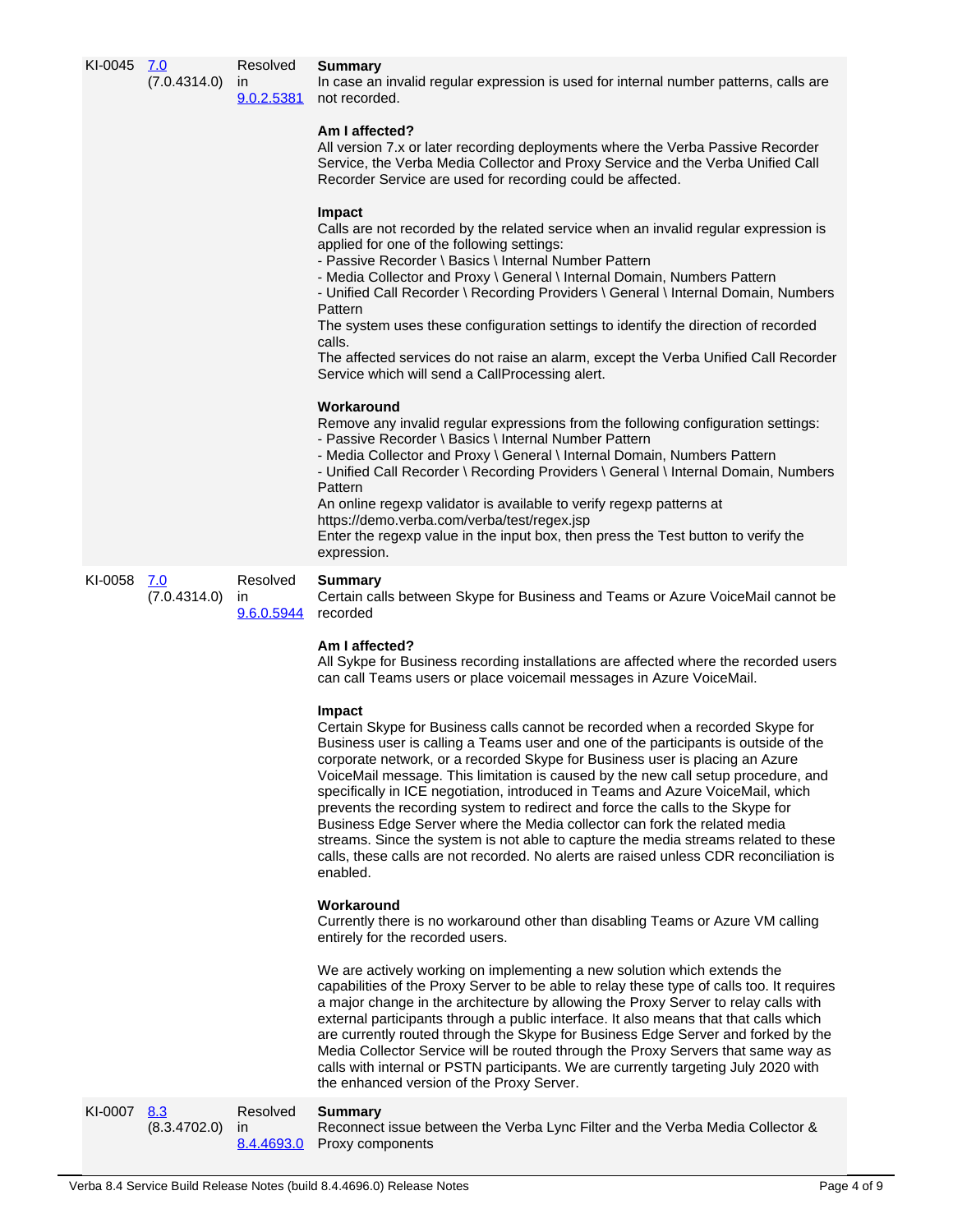In case a large number of Filters are trying to reconnect to the Media Collector & Proxy service at the same time, none of them will be able to connect due to an issue in the connection handling process. This could be the case when there are at least 8-10 or more Filter applications in the system and the Media Collector & Proxy service is restarted. This issue only occurs if there are a relatively large number of Filters (8-10 or more) trying to reconnect at the same time.

#### **Impact**

- If the Filter component is not able to connect to the Media Collector & Proxy service, signaling information cannot be shared, leading to a call recording service outage

- If system monitoring is enabled and configured properly, the system sends alerts for all Filter connection errors when the Media Collector & Proxy service goes down - All Verba v8.3 deployments for Microsoft Lync 2010/2013 and Skype for Business whith Proxy, Edge, Mediation and AVMCU based recording are affected

#### **Workaround**

- First all Filter services need to be stopped, and then started in a sequential fashion

#### Critical Fixes

| ID        | <b>Component</b>      | <b>Description</b>                                                                                                                                                                                                                                                                                                                                                                                                                                                                                                                                                                                                                                                                                                                                                                                                                                                                                                                                                                                                                                                                                                                                                                      | <b>Fixed in</b> | <b>Date</b>           |
|-----------|-----------------------|-----------------------------------------------------------------------------------------------------------------------------------------------------------------------------------------------------------------------------------------------------------------------------------------------------------------------------------------------------------------------------------------------------------------------------------------------------------------------------------------------------------------------------------------------------------------------------------------------------------------------------------------------------------------------------------------------------------------------------------------------------------------------------------------------------------------------------------------------------------------------------------------------------------------------------------------------------------------------------------------------------------------------------------------------------------------------------------------------------------------------------------------------------------------------------------------|-----------------|-----------------------|
| RI-006160 | Platform - Signalling | Reconnect issue between the Verba Lync Filter<br>and the Verba Media Collector & Proxy<br>components. In case a large number of Filters<br>are trying to reconnect to the Media Collector &<br>Proxy service at the same time, none of them will<br>be able to connect due to an issue in the<br>connection handling process. This could be the<br>case when there are at least 8-10 or more Filter<br>applications in the system and the Media<br>Collector & Proxy service is restarted. This issue<br>only occurs if there are a relatively large number<br>of Filters (8-10 or more) trying to reconnect at<br>the same time.<br>Impact<br>- If the Filter component is not able to connect to<br>the Media Collector & Proxy service, signaling<br>information cannot be shared, leading to a call<br>recording service outage<br>- If system monitoring is enabled and configured<br>properly, the system sends alerts for all Filter<br>connection errors when the Media Collector &<br>Proxy service goes down<br>- All Verba v8.3 deployments for Microsoft Lync<br>2010/2013 and Skype for Business whith Proxy,<br>Edge, Mediation and AVMCU based recording<br>are affected |                 | 8.4.4693.0 2015-06-24 |

If you are using the effected components, we recommend a software update.

#### Feature Improvements

| ID        | <b>Component</b>            | <b>Description</b>                                                                                                                                                                  | Added in | Date                  |
|-----------|-----------------------------|-------------------------------------------------------------------------------------------------------------------------------------------------------------------------------------|----------|-----------------------|
| RI-005891 | Recording - Cisco           | JTAPI service can be disabled completely, it is no 8.4.4693.0 2015-04-13<br>longer required for central, RTP forking based<br>recording. It is still required for UCCX integration. |          |                       |
|           | RI-006086 Recording - Cisco | HTTP basic auth and redirection support<br>implemented for media downloading related to<br>Cisco MediaSense 9.1.                                                                    |          | 8.4.4696.0 2015-05-08 |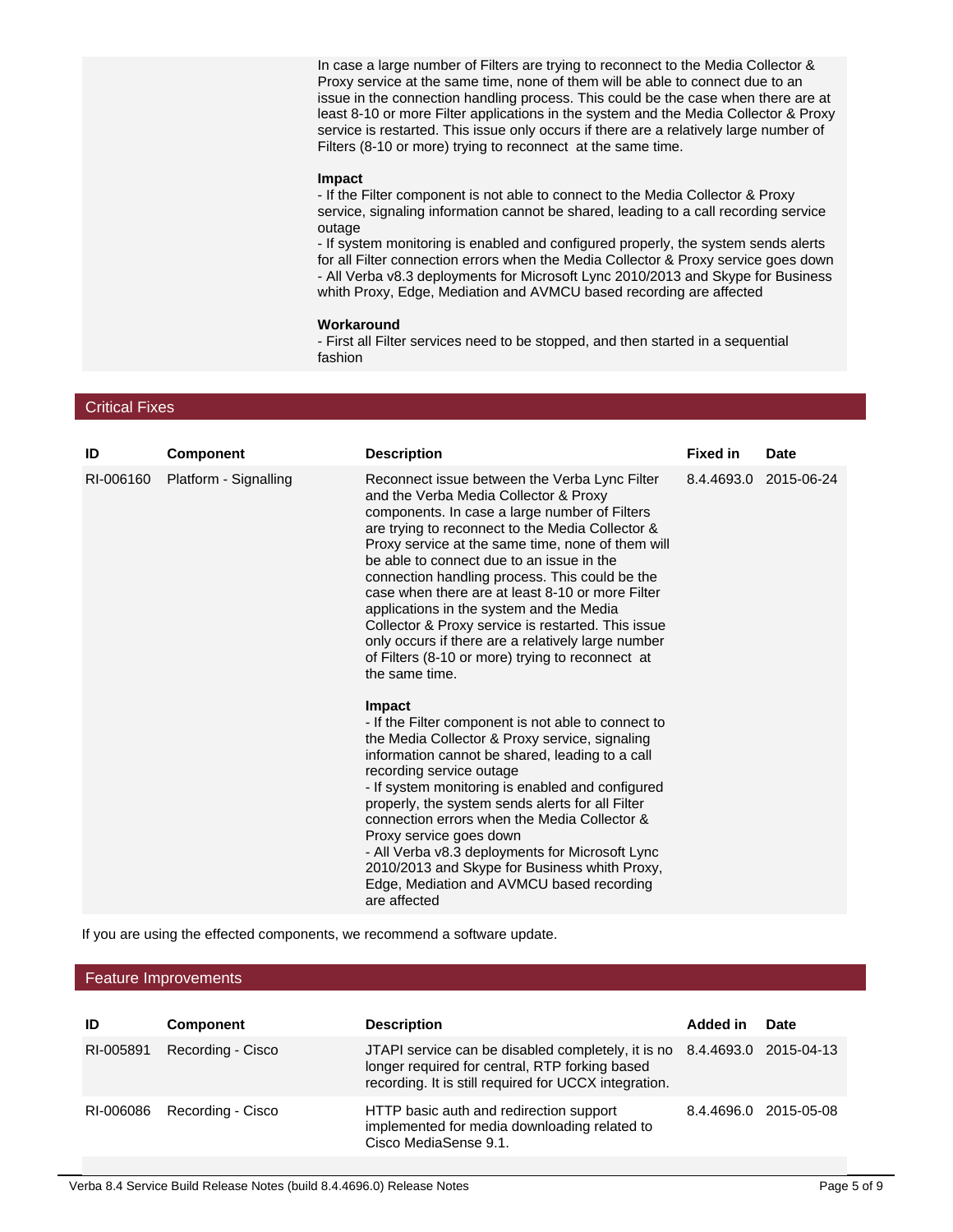| RI-006027 Recording - Cisco IM  | Dynamic event registration option is added to the 8.4.4696.0 2015-06-02<br>configuration for Cisco IM&P 9 or below. |                       |                       |
|---------------------------------|---------------------------------------------------------------------------------------------------------------------|-----------------------|-----------------------|
| RI-006084 UI - Web Interface    | New menu structure on the user interface for<br>optimized view and greater clarity.                                 | 8.4.4696.0 2015-05-11 |                       |
| RI-006144 Platform - Signalling | SIP response and ACK retransmission can be<br>detected and discarded                                                |                       | 8.4.4695.0 2015-04-22 |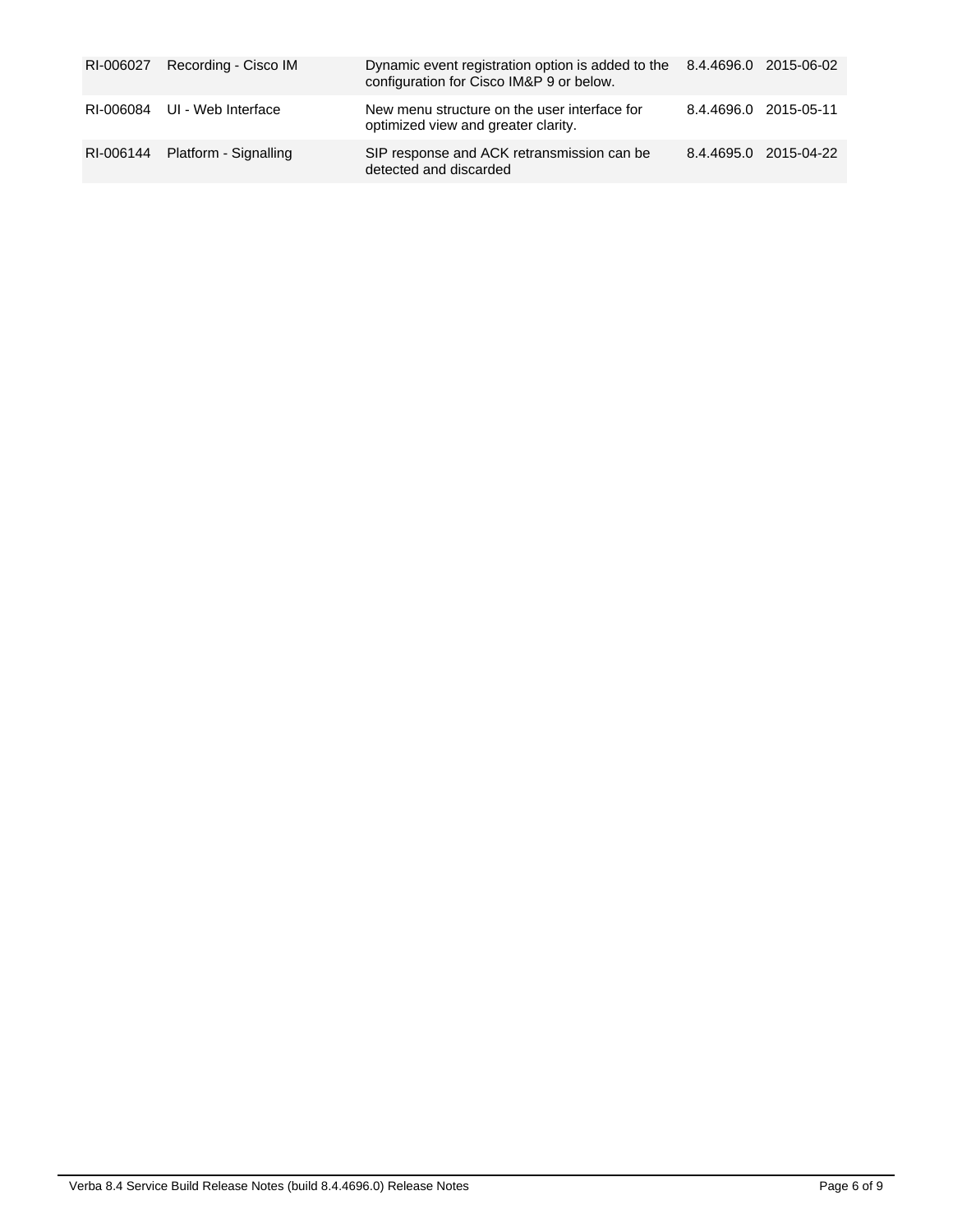#### Fixes

| ID        | Component               | <b>Description</b>                                                                                                                                                                                                                     | <b>Fixed in</b> | <b>Date</b>           |
|-----------|-------------------------|----------------------------------------------------------------------------------------------------------------------------------------------------------------------------------------------------------------------------------------|-----------------|-----------------------|
| RI-006079 | Recording - Passive     | Issue fixed related to Mitel/Aastra MX One<br>environments, where the early media/session in<br>progress response carries the SDP answer if<br>PRACK is enabled, in case of outgoing PSTN<br>calls.                                    | 8.4.4696.0      | 2015-05-12            |
| RI-006038 | Recording - Cisco       | When "Advanced Recording Rules" is enabled,<br>and "RTP Started" event received before<br>"Established" event (JTAPI), then the call were<br>not recorded in some cases (observed with<br>Jabber clients only).                        |                 | 8.4.4696.0 2015-05-31 |
| RI-006058 | Recording - Cisco       | Cisco MediaSense issues fixed. All output files<br>extension was set to .yf even if wave was<br>recorded. Last chunk of media stream (1-2 sec)<br>was not processed if its size was not divisible<br>with the size of the codec frame, |                 | 8.4.4696.0 2015-05-19 |
| RI-006074 | Recording - Lync/SfB    | When a recorded voice call was escalated to a<br>video call, the recorder created a separate<br>recording in VMF format instead of the configured<br>voice media format.                                                               |                 | 8.4.4696.0 2015-05-14 |
| RI-006102 | Recording - Lync/SfB    | From/to tag is taken into account in established<br>SIP legs to filter out late BYE messages<br>belonging to previous sessions with the same call<br>id in special conditions                                                          |                 | 8.4.4696.0 2015-05-04 |
| RI-005842 | Recording - Lync/SfB IM | IM recorder will not write file URL into the<br>database if file-writing is turned off (turned on by<br>default), leading to null pointer exception<br>(recorded data is not lost, it is available in the<br>database)                 |                 | 8.4.4691.0 2015-04-10 |
| RI-006071 | Recording - Lync/SfB IM | Fixed SIP sequence counting issue which caused 8.4.4696.0<br>missing messages in rare circumstances                                                                                                                                    |                 | 2015-05-14            |
| RI-006020 | Recording - Avaya       | Use both "Switch Name" and "Switch IP<br>Interface" if both configured.                                                                                                                                                                |                 | 8.4.4696.0 2015-06-03 |
| RI-006040 | Recording - Avaya       | Outgoing Bridged Appearance calls were not<br>recorded in some cases.                                                                                                                                                                  |                 | 8.4.4696.0 2015-05-31 |
| RI-006053 | Recording - IPTrade     | IP Trade recorder inserts calls to ongoing table<br>as other services. Timestamp on turret can be<br>converted from UTC to configured timezone local<br>time                                                                           |                 | 8.4.4696.0 2015-05-21 |
| RI-006018 | UI - Web Interface      | On webapp start, remove "restart" task not only<br>for the simple host name but for the canonical<br>host name as well.                                                                                                                |                 | 8.4.4696.0 2015-06-03 |
| RI-006047 | UI - Web Interface      | "Share/Publish" link did not work when the user<br>came from a Quality Management menu.                                                                                                                                                |                 | 8.4.4696.0 2015-05-27 |
| RI-006062 | UI - Web Interface      | Player may displayed warning "Only secure<br>content displayed"                                                                                                                                                                        | 8.4.4696.0      | 2015-05-18            |
| RI-006068 | UI - Web Interface      | When a user moved from one Active Directory<br>Profile to another one, then the user became<br>expired. At the next synchronization it became<br>valid again. Associated extensions are not<br>affected.                               |                 | 8.4.4696.0 2015-05-15 |
| RI-006090 | UI - Web Interface      | Wrong user was associated with a conversation<br>when the agent_id field was empty.                                                                                                                                                    |                 | 8.4.4696.0 2015-05-07 |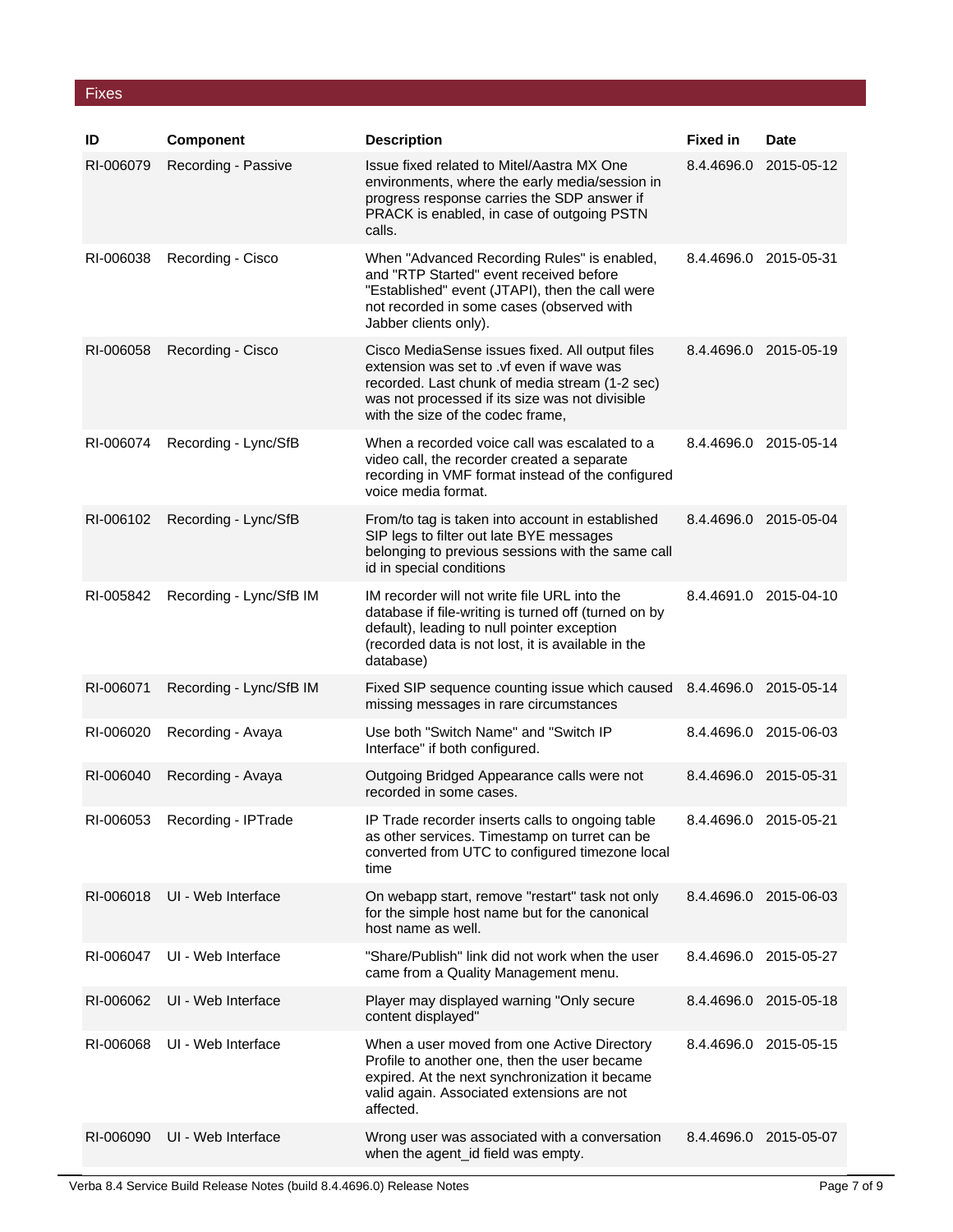| RI-006124 | UI - Web Interface               | If an agent who was selected for a QA project<br>deleted from the system, then selecting the next<br>period's calls did not work for that QA project.                                                                                                                           |            | 8.4.4696.0 2015-04-24 |
|-----------|----------------------------------|---------------------------------------------------------------------------------------------------------------------------------------------------------------------------------------------------------------------------------------------------------------------------------|------------|-----------------------|
| RI-006133 | UI - Web Interface               | Quality Assurance may not worked in<br>Multi-Tenant mode                                                                                                                                                                                                                        | 8.4.4696.0 | 2015-04-22            |
| RI-006156 | UI - Web Interface               | Group sharing issue fixed related to participant<br>lists                                                                                                                                                                                                                       | 8.4.4694.0 | 2015-04-20            |
| RI-006049 | UI - Reporting                   | When "Current Week" or "Previous x Week" was<br>configured for reports, the generated report was<br>empty even if there was data in the report.                                                                                                                                 | 8.4.4696.0 | 2015-05-22            |
| RI-006146 | Platform - Configuration         | Issues fixed for Node Manager when causing<br>invalid binary output when the content was a<br>binary file, and extra line breaks when the content<br>was text/xml.                                                                                                              | 8.4.4695.0 | 2015-04-22            |
| RI-006207 | Platform - Database              | In case of primary key violation earlier the<br>recorder deleted the call from local cache. Now it<br>just marks as inserted into SQL. This issue might<br>occur if query timeout happens even so the call is<br>inserted, so at next try the recorder detects PK<br>violation. | 8.4.4693.0 | 2015-05-06            |
| RI-006163 | Platform - Media Processing      | When RTP processing received a packet which<br>was not divisible by the fixed length of the codec<br>payload (G.711/G.722/G.729), the decoding<br>process might crashed.                                                                                                        | 8.4.4693.0 | 2015-06-24            |
| RI-006209 | Platform - Signalling            | STUN parsing changes to provide backward<br>compatibility with RFC 3489 for SNOM phones.                                                                                                                                                                                        | 8.4.4693.0 | 2015-04-30            |
| RI-006011 | Platform - Storage<br>Management | Video to voice only transcoding upated video<br>codec id only in section table even if the call was<br>already archived and resides in section_archived<br>table, leading to keeping the call type as video.                                                                    | 8.4.4696.0 | 2015-06-04            |